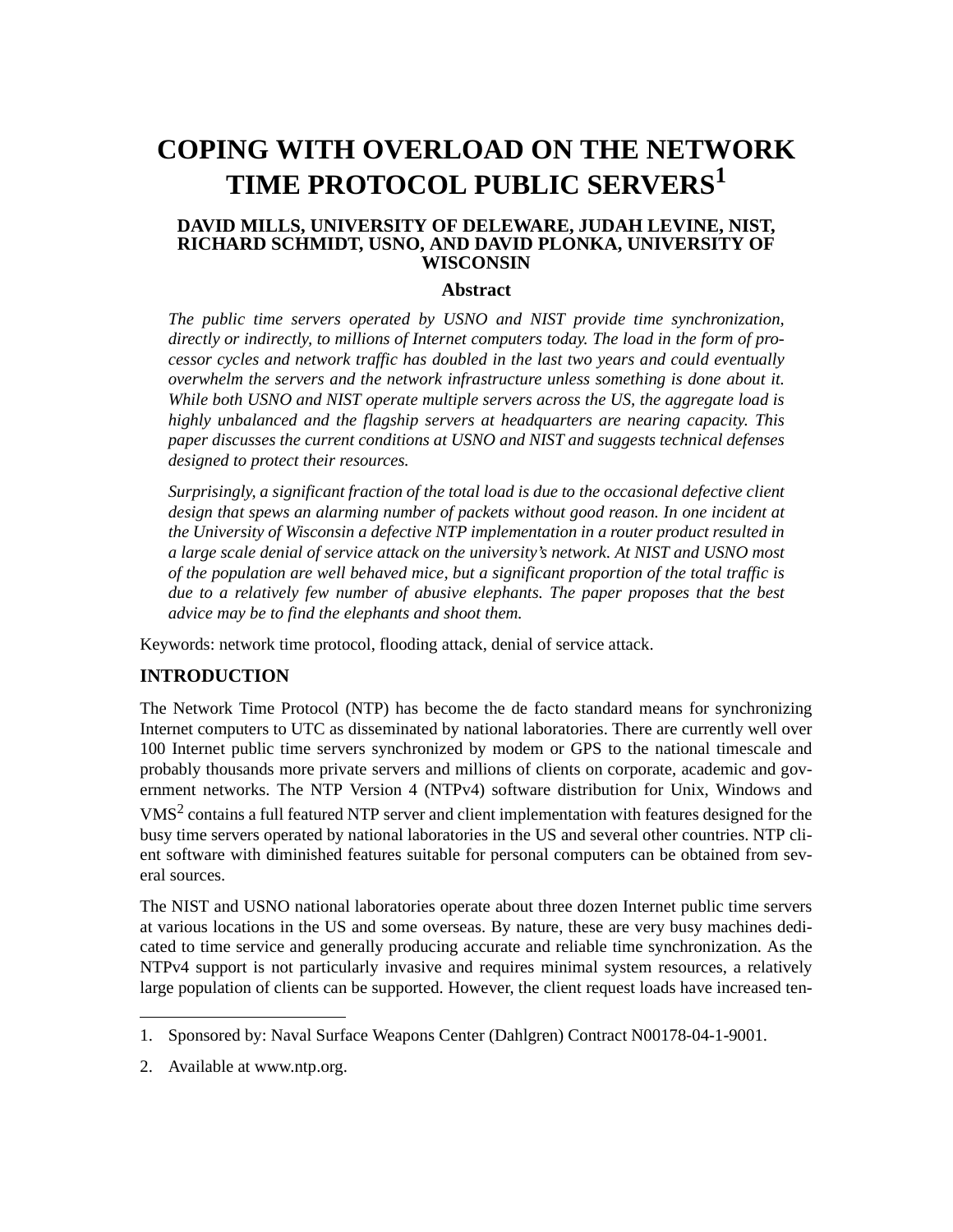fold in the past two years, reaching thousands of packets per second  $(PPS<sup>3</sup>)$  at the busiest servers. The service has also become much more widely used, reaching populations in the tens of millions.

It has been the recent experience at NIST and USNO, as well as nongovernment institutions, that defective NTP client implementations can cause great havoc in the NTP server population by sending packets at unreasonably high rates. The most popular servers operated by both USNO and NIST have experienced traffic surges up to 7,000 PPS. This has also happened at other NTP servers operated by public institutions, including the University of Wisconsin, which has recorded aggregate NTP request rates exceeding 285,000 PPS. Sustainable packet rates on some IP provider networks are reaching 1 Gbps, so it is in principle possible to hammer a time server on a gigabit Ethernet at rates in the millions of PPS.

The origins, experience and lessons learned from these attacks are discussed in this paper. It describes defensive measures designed to deflect abusive traffic and to provide feedback advising the client to modulate its rate. It continues with an evaluation of these measures and concludes with a set of recommendations for a future defensive infrastructure.

# **HOW NTP OPERATES**

The NTP network includes a number of primary servers which synchronize directly to an external reference, such as a GPS radio or telephone modem. Secondary servers synchronize to the primary servers, directly or via other intervening secondary servers. In this paper we are concerned only about the primary servers and those secondary servers that synchronize directly to them, collectively described as stratum-2 clients. There can be a large number of them, possibly in the tens of millions, ganging up on public primary servers operated by NIST, USNO and other institutions.

There are two kinds of clients using the public servers, NTP and SNTP (simple NTP). Almost all NTP servers operating today use software from the public archives at www.ntp.org. This software has been carefully groomed to be a good citizen; it begins by sending one packet per minute and then retreats to one packet every fifteen minutes. A typical NTP client is expected to maintain the time within 10 ms. SNTP clients are available from several sources and are integrated in several operating systems, including Windows NT and XP and Linux. They can be run manually or from a script at intervals of a day to a week. A typical SNTP client is expected to maintain the time within 1 s.

If all client implementations carefully followed these designs, this paper would not be necessary. However, It has been conventional experience that misbehaving NTP implementations can result in clogging attacks on the public time servers operated by NIST, USNO and others. These attacks can result in client requests in the range of 1 PPS to over 200 PPS. Such behavior is not only rude and counterproductive for accurate synchronization, but might be an opportunity for a cyberterrorist to mount a denial of service attack.

As do other packet services, an NTP request consumes resources on the network and at the server. A NTP service unit involves a packet request and a packet response, each of which is 90 bytes on the network wire. With processors of the Alpha class, this exchange takes about 100 µs of proces-

<sup>3.</sup> As it occurs so often in this paper, the abbreviation PPS stands for packets per second and not the usual pulse per second.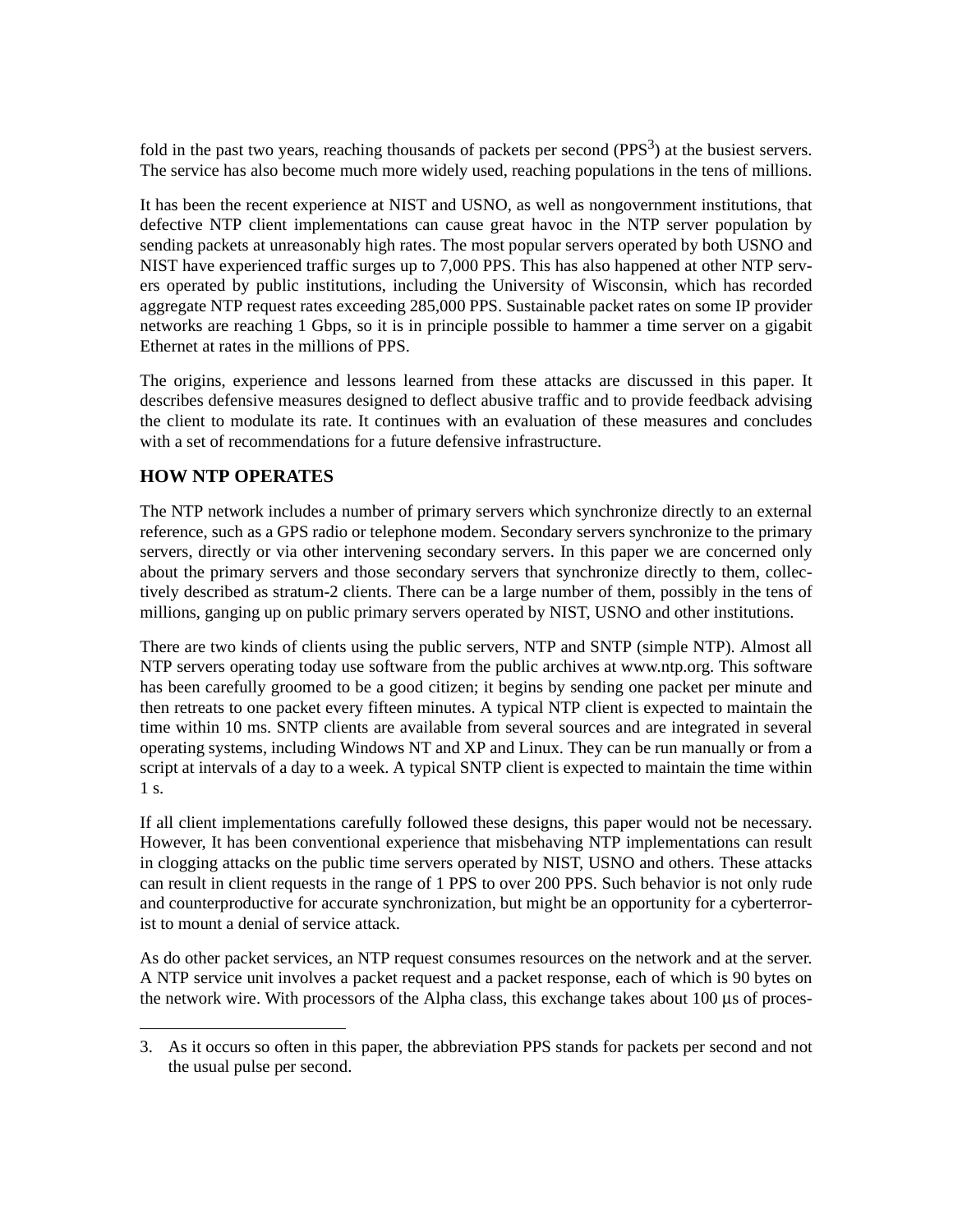sor time. If we assume about fifty percent of the processor cycles can be devoted to NTP service, the processor can handle up to about 5,000 PPS. This in turn requires 3.6 Mbps on the network.

The following sections describe a number of incidents in which NTP time servers at NIST, USNO and Wisconsin were engaged in a clogging or denial of service attack, either due to sheer numbers or misguided client implementations. These are followed by a number of suggestions on how to deal with them now and in the future.

### **THE WISCONSIN INCIDENT**

Ingress on the University of Wisconsin network in May 2003 was normally about 40,000 PPS aggregated over all campus computers[6]. Early on the morning of 13 May 2003 NTP traffic started a dramatic increase first to 80,000 packets and then to levels the Wisconsin campus network could not handle. It was discovered that most of this traffic was destined for a public campus NTP server and coming from an apparently unique port, so steps were taken by the commodity Internet service provider (ISP) to temporarily block traffic from this port to the server. Eventually, an average of 250,000 PPS second were discarded from over 500,000 different NTP clients.

The problem was traced to four models of home routers sold as a commodity item, which later were found with defective network code. If the configured time server could not be reached for some reason, the code would retry at 1-s intervals, which is far more frequent than expected. In addition, the server address was hard coded in the firmware and could not be changed.

If only a few or a few dozen of these routers were involved, even this bit of crass engineering would not be a problem. However, the manufacturer sold 700,000 routers and they were all sending traffic to the Wisconsin server at the same time. As long as the server and network path were operating normally, the situation was tolerable; however, if not, the traffic from the router population could result in an unsustainable network traffic rate over 400 Mbps.

To make matters worse, the four router models contained a firewall designed to protect against unwanted traffic. A naive user could inadvertently configure the firewall to reject NTP packets received from the server, which would have the same result as a broken server or network.

It is not the intent of this paper to pass judgement on the wisdom of this design or the lack of it. It is the intent to comment on how Wisconsin and the router manufacturer is dealing with the problem. It is not considered practical to notify all the users, recall the routers or update the firmware. Briefly put, the situation is tolerable as long as the Wisconsin time server is reachable and operating normally. However, if something breaks in the ISP or Wisconsin campus, a traffic splurge can occur with amplitude up to 700,000 PPS.

There were many lessons learned in the incident both by the Wisconsin operators and the router manufacturer. Some lessons are patently obvious, like allowing the user to select the server address, backing off the request rate when the server does not respond and opening the NTP port in the firewall by default. A collection of best practices designed to protect the Internet from naughty implementations is given in [4].

#### **THE USNO EXPERIENCE**

The USNO flagship time servers in Washington, DC, are certainly among the busiest in the world. There are three servers sharing an aggregate peak load of between 3,000 and 7,000 PPS and badly overloading a 10-Mbps Ethernet network. The load on each of the three servers requires between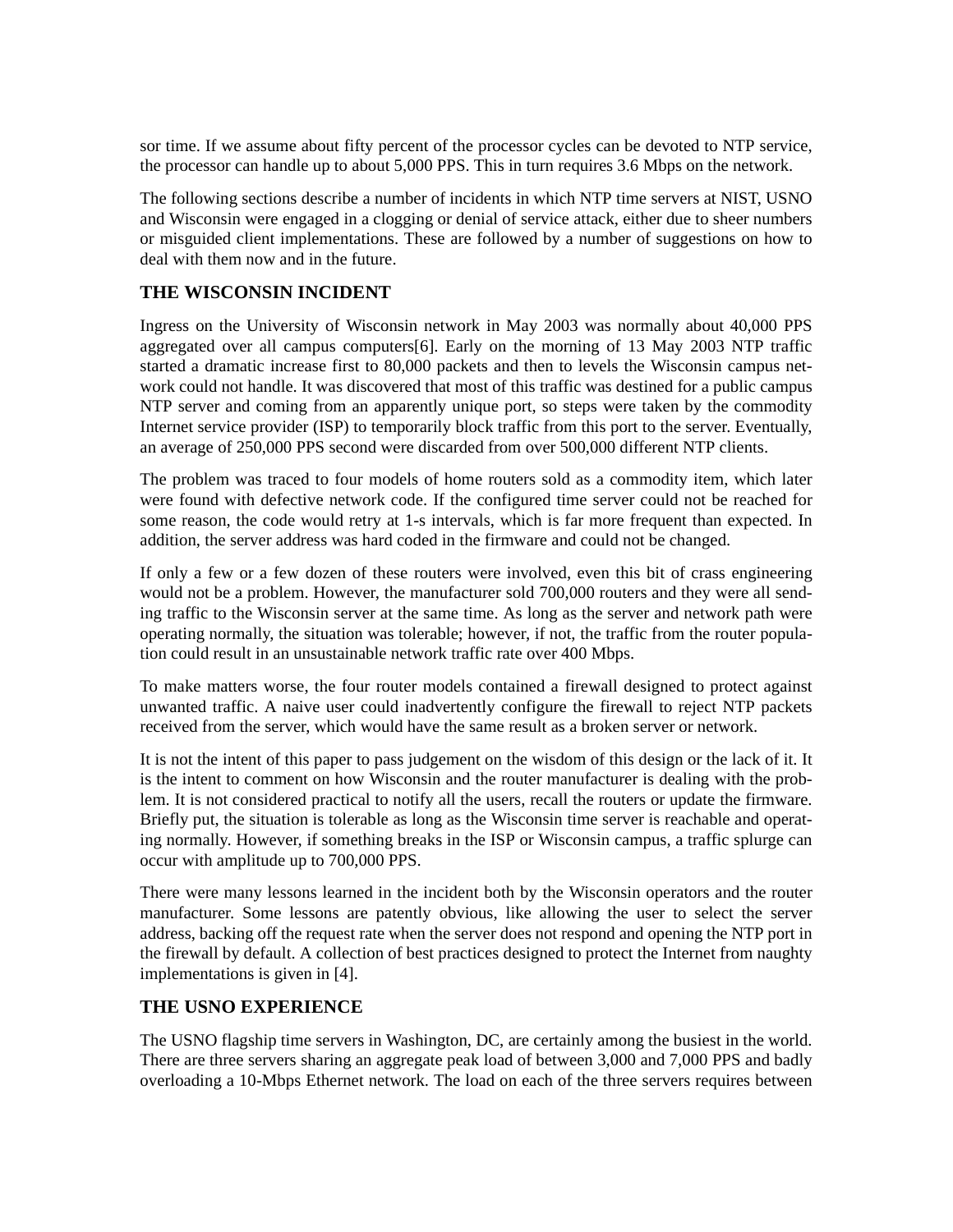10 and 12 percent of the available machine cycles. Another way of expressing this is to establish a redline equal to fifty percent of the available machine cycles, which means that, if the load could be balanced between the three machines, redline would occur at approximately 35,000 PPS and require over 25 Mbps on the network. Still a third way of putting it is to observe the potential capacity of the system is about five times the current load. The downside is that the network at present is not capable of handling even the current load. The results seen from a client at University of Delaware show packet loss of about ten percent and increased jitter in the tens of milliseconds up from the expected millisecond of a year ago.

One may well ask where those packets are coming from. If from a client running the NTP public software, packets are sent at intervals of 64 to 1,024 s. Usually, the client starts out at 64 s in order to quickly stabilize the frequency, then increases in steps to 1,024 s. If the aggregate rate is 35,000 PPS and all clients had slowed to 1,024 s, this would be sufficient for 36 million clients or over ten percent of the population of this country. The worst offender at the moment is spraying 14 PPS at the USNO servers, which is equivalent to the aggregate rate of 731 properly engineered clients.

An interesting thing to observe about the USNO traffic characteristic is that it peaks at 7,000 PPS on or about the hour and drops back to 5,000 PPS between the hours. Apparently a large number of clients are run from hourly scripts. A simple way to amortize the peaks would be to stagger the scripts over the hour. Further investigation shows that a large number of packets are coming from a university firewall. Apparently, 2,000 clients behind the firewall are using the USNO servers with a total impact of 9 PPS. There is no engineering rationale that can support this configuration. Only the firewall should synchronize to the USNO servers; the remaining campus clients should synchronize to the firewall.

## **THE NIST EXPERIENCE**

The time servers operated by NIST as a group process 1.4 billion packets per day or about 16,000 PPS and growing by about 7 percent per month. The flagship servers in Boulder, CO, are in much the same shape as the USNO servers. There are three servers behind a load balancing device, running at about the same level of traffic as the USNO machines. However, in this case the network is apparently able to handle the load. There are suspicious that this is not the whole story, as there is evidence that implementations other than the public software are massively impolite and hammer the servers at intervals much less than 64 seconds.

In an effort to gauge the extent and severity of this problem, the flagship servers were surveyed over a period of two days. Each of the three machines collected data on recent packet arrivals using an algorithm similar to the page replacement algorithm used by a virtual memory operating system. Both algorithms use a list sorted in the order of usage from the newest to the oldest. When a new packet arrives the list is searched for an entry matching the IP address. If not found, the new entry is placed first in the list and the other entries shifted back to make room. If an old entry matching the IP address is found, the entry is moved first in the list and the entry updated to reflect the time since the entry was first found, the time since most recently found and the total number of packets in the burst.

The size of the list in each of the three machines is limited to about 1,200 entries and the arrival rate is close to 1,000 PPS per machine. The lists quickly fill up and a decision must be made either to discard the oldest entry or discard the new arrival. This is done on a probabilistic basis, so the actual operation is in effect a sampling process. However, the arrival rate is so large that entries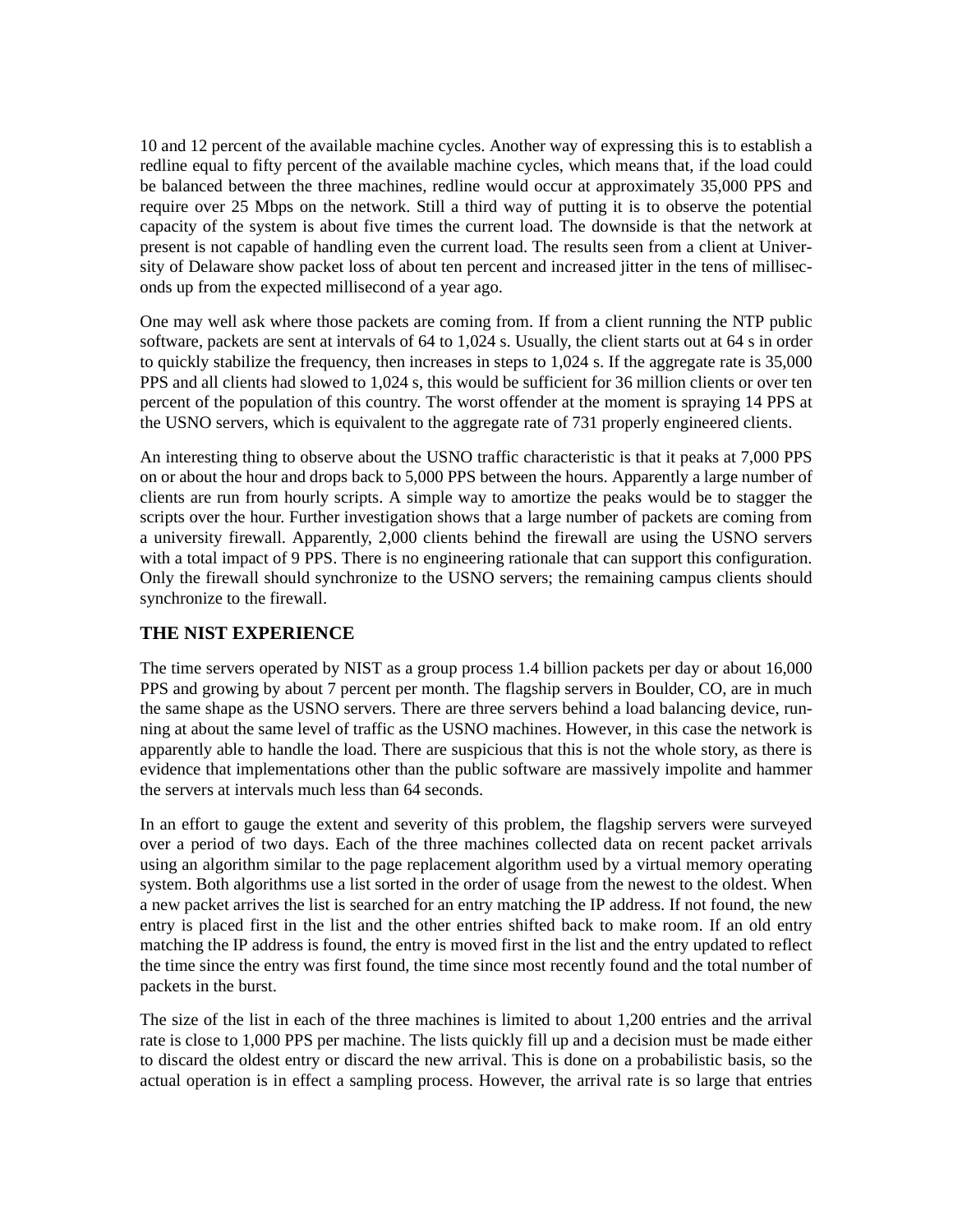don't live very long before being swept out by new arrivals; in fact, new nonduplicate entries are swept out after only nine seconds. This is not necessarily a bad thing, since the real abusers generally use retry intervals less than nine seconds.

The data are retrieved by running a program on each machine at substantially the same time to retrieve and consolidate the three lists. This assumes the load balancer distributes incoming packets at random to the three machines. After a number of filtering and sorting operations the following interesting conclusions result. In the 9-s window on the three machines the aggregate list contained 3,595 packets (400 PPS), which represents about 13 percent of the total number of 3,000 arrivals during that period. Of the total, 1,094 represent bursts from 574 different clients where the spacing between packets is less than 5 s. Altogether, the burstmakers account for about 313 PPS. In effect, 14 percent of the clients account for 78 percent of the total load.

Of the 574 burstmakers, 15 were sending at rates greater than 1 PPS (28 PPS total), 253 sending at rates between 1 and 2 PPS (166 PPS total) and the remaining 36 sending at rates between 2 and 5 PPS (120 PPS total). The most bizarre observation is the length of the bursts. Of the 574 burstmakers, there were 379 that lasted less than one minute (214 PPS total), 189 that lasted less than one hour (93 PPS total) and 6 that lasted over one day (6 PPS). The worst two had been sending 2 PPS for over two days, which is the limit of observation and probably means they were sending continuously.

Here we have assumed the burstmakers are individual clients. However, it may well be that these represent multiple clients whose traffic traverses a firewall Network Address Translation (NAT) device. This causes all packets from multiple devices to appear to come from the same IP source address, so the burstmaker elephants might turn out to be mice hiding behind the firewall.

This level of abuse, whether due to misguided client implementations, as the case in the Wisconsin incident, or cyberterrorists may be the single worst enemy of a busy public server. Not only is the burstmaker traffic intrusive, sending at these rates has absolutely no value in precision timekeeping.

## **DEFENSIVE MEASURES**

What can we do about this situation? So far as can be determined, the past and present clogging attacks are due to defective or ill-conceived client software designs. If so, it may be that an aggressive program of education can reduce the impact of these attacks. To that end, the SNTP specification document has been revised and expanded with explicit advice to the designers and implementors  $[4]^{4}$ . Where this is seen, believed and implemented, the problem may abate. However, many companies today, including router manufacturers, have outsourced the design as well as the manufacture and have little opportunities for quality control and product review. In addition, the explosive growth in the use of NTP in everything from print servers to uninterruptable power

<sup>4.</sup> Internet Drafts (IDs) are not normally citable, as they represent works in progress until the definitive document becomes a Request for Comments (RFC). As evident in this paper, it is highly important this information be available to potential implementors quickly. However, as the final draft was accepted in October 2003 and is yet to be published as RFC, the ID is cited anyway.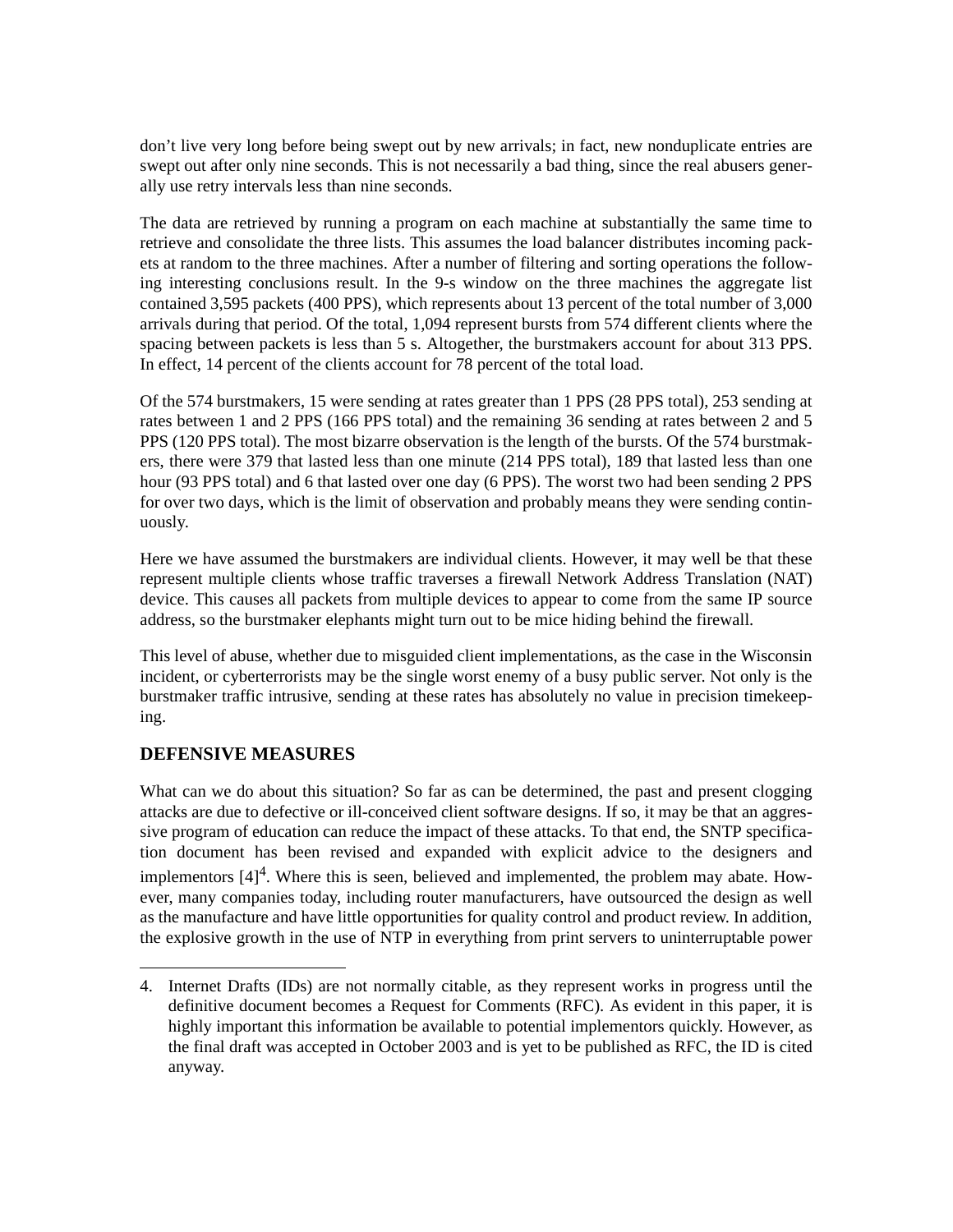supplies suggests a more proactive approach. A medley of possible actions is summarized in following sections.

## **SOLUTIONS BASED ON CREATIVE DIVERSITY**

A natural approach is to spread the load over geographically diverse servers, which has been done by both NIST and USNO. But, at the moment the 20 USNO servers deployed outside the Washington, DC, area see only about 12 percent of the Washington traffic. In principle, additional servers could be added as needed at whatever location is nearing redline. The problem with this approach is how to advise the generally naive user which server is best suited for each particular location. For instance, the Windows XP client is set by default to time.microsoft.com, but is easily set by a user to time.nist.gov and with no obvious provisions to use any of the other 16 servers operated by NIST.

Most SNTP clients obtain the server IP address using the Domain Name System (DNS), which returns the IP address when given the server name. In fact, the DNS response can contain several addresses if they all are associated with the same distributed service. Current DNS servers can rotate the order of these addresses, so if a dumb SNTP client takes the first one, it will probably get a different address each time the program is run. Of course, this scheme does not find the best or closest server, just equalizes the load over the available servers. However, an argument can be made today that the IP network infrastructure has evolved to a substantially uniform level of service anywhere in the US. So, to first order, it doesn't matter which NIST or USNO server is selected, only that they be selected with substantially equal probability.

A scheme such as this has been implemented to aid NTP server discovery in the general population. A distinguished name, in this case pool.ntp.org, is associated with a number of volunteer public servers in different areas of the world, each providing nominally equivalent service. The areas are distinguished by prefixes such as eu.pool.ntp.org for Europe and ca.us.pool.ntp.org for California. Since the addresses are randomized within the area, the effect is to spread the clients evenly over the population in that area. Currently, the scheme is used only for stratum-2 clients without access restrictions; however, the scheme could be used to spread clients over the busy public primary servers, but only if a uniform access policy is adopted.

## **SOLUTIONS BASED ON CLIENT REDIRECTION**

It would be very useful to find a way where the client could be told to redirect traffic to another server, possibly in another place as load imbalances develop. If congestion developed at time.nist.gov, for instance, a client could be told to redirect to another NIST server elsewhere in the country. It is possible to do this in either of two ways. In the first, a server can encapsulate arriving packets and send to a selected server. The selected server would decapsulate the packet, process it and return to the client using its own IP adddress in the packet. A cooperating NTP client would notice the source address has been changed and update its configuration accordingly.

A key requirement in this scheme is that the client is able to associate the original request with a reply from a server with different IP address. This is the same challenge as with the Manycast scheme described in the next section and will be considered there.

In the second way a redirection feature could be incorporated in the protocol design through use of the newly defined extension field, normally used to convey cryptographic values used in server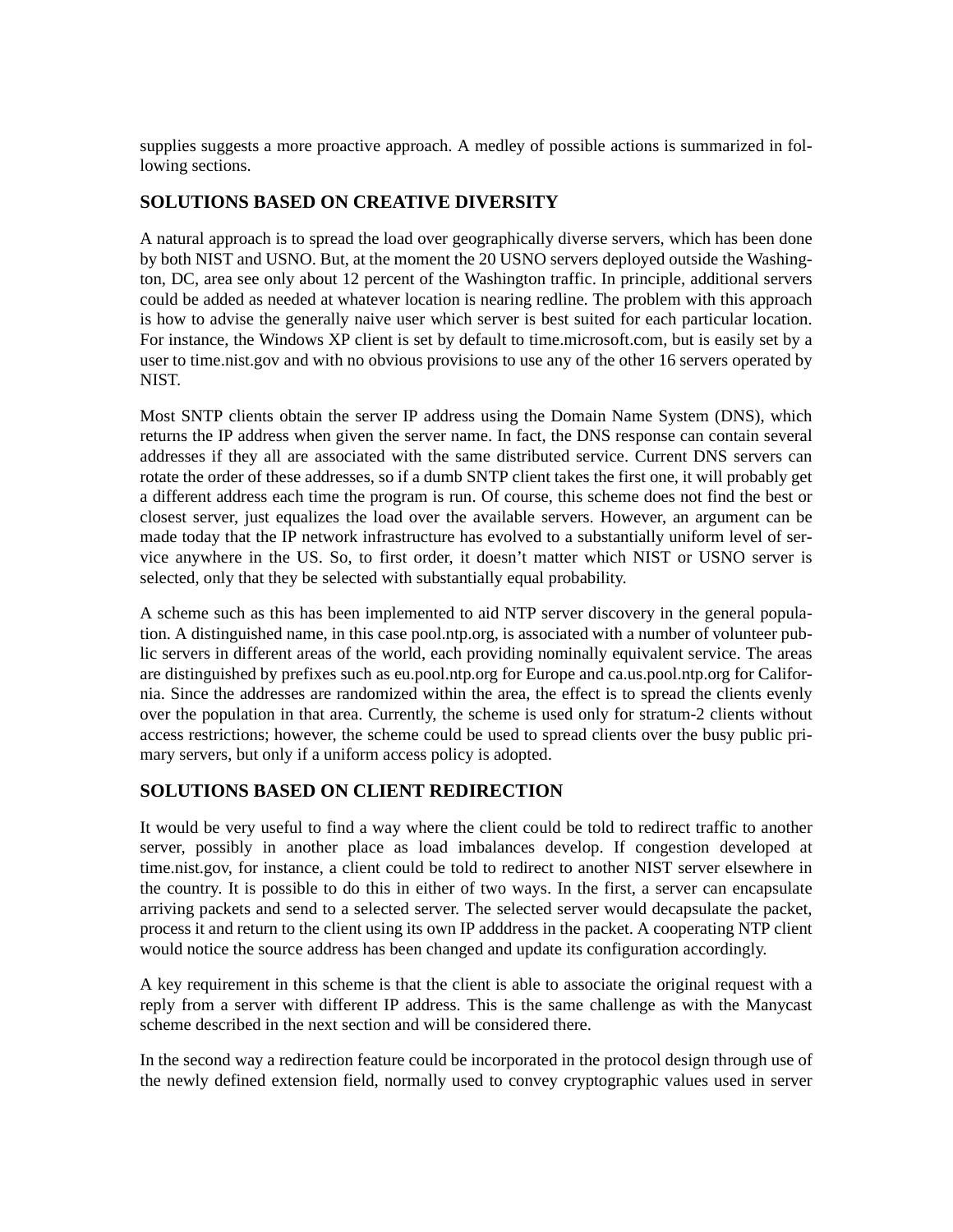authentication. One attractive feature in either scheme is that the redirection would be dynamic, not necessarily frozen at the time the server name is resolved.

## **SOLUTIONS BASED ON IP MULTICASTING**

IP multicasting is designed to deliver a single packet to multiple destinations for applications such as teleconferencing and broadcasting. It has been a generic feature of the Internet architecture for many years, but not a popular offering by Internet service providers. Multicasting is an ideal paradigm to support very large client communities and is supported by the current NTPv4 public distribution. Multicast group addresses have been assigned by the Internet Assigned Numbers Authority (IANA) for both IPv4 and IPv6 address families [2].

There are problems hindering the universal deployment of an NTP multicasting service. First, the providers are reluctant to deploy it since, among other concerns, it can be expensive if the distribution tree changes rapidly. Second, routing policies are difficult to manage with the current interdomain routing architecture and protocol. In addition, the current router multicast implementations are sometimes frail under the best of circumstances, but also are vulnerable to denial of service attacks.

A problem believed solved in the current NTPv4 protocol model is time offset correction for the sometimes very different network paths used for the multicast (point-to-multipoint) path and the unicast (point-to-point) path. Special provisions have been incorporated in the NTPv4 protocol design in which the time is first determined using the unicast path, which requires a brief packet exchange between the client and server. Once the correct offset applicable to the multicast path has been determined, the client reverts to listen-only operation.

A feature has been implemented in current NTPv4 which provides for the discovery, configuration and mitigation of NTP servers that might be lurking in the nearby network neighborhood. Called NTP Manycast, it operates by selective multicasting of a message inviting participating servers to respond if they can provide service. Upon receipt of the server response, the client mobilizes associations for each server found and continues operation as in ordinary NTP. In general, several servers do respond, but using the engineered NTP mitigation algorithms all but the best three are discarded and operation continues with only these three.

A key requirement for NTP Manycast is that the clients associate a reply from a server with a request previously sent to a different IP address. This is done by comparing one of the timestamps in the request with the corresponding timestamp in the reply. As this is a very fine-grained value and unlikely to be accidently replicated in some other packet, it serves as a unique identifier to confirm the reply matches the request. This feature is useful for NTP Manycast and in fact for any scheme making use of dynamic server redirect.

NTP Manycast is well suited for a relatively dense network where IP multicast service can be supported, but probably not in the wider Internet of interest to national public time servers and clients. However, a possible solution might be represented by the Anycast paradigm [5] and Border Gateway Protocol (BGP) Anycast feature [7] and/or the Protocol Independent Multicast (PIM) Rendezvous (RP) feature [3]. In BGP Anycast any of a set of BGP routers advertises a distinguished IP address block and agrees to serve an associated function, most commonly host name to address translation. A client sends a request to this address and the first BGB router along the path intercepts it and returns the reply, avoiding further transit in the network. For wide area multicasting the RP feature of PIM [3] aggregates traffic to the same destinations, saving load on parallel paths.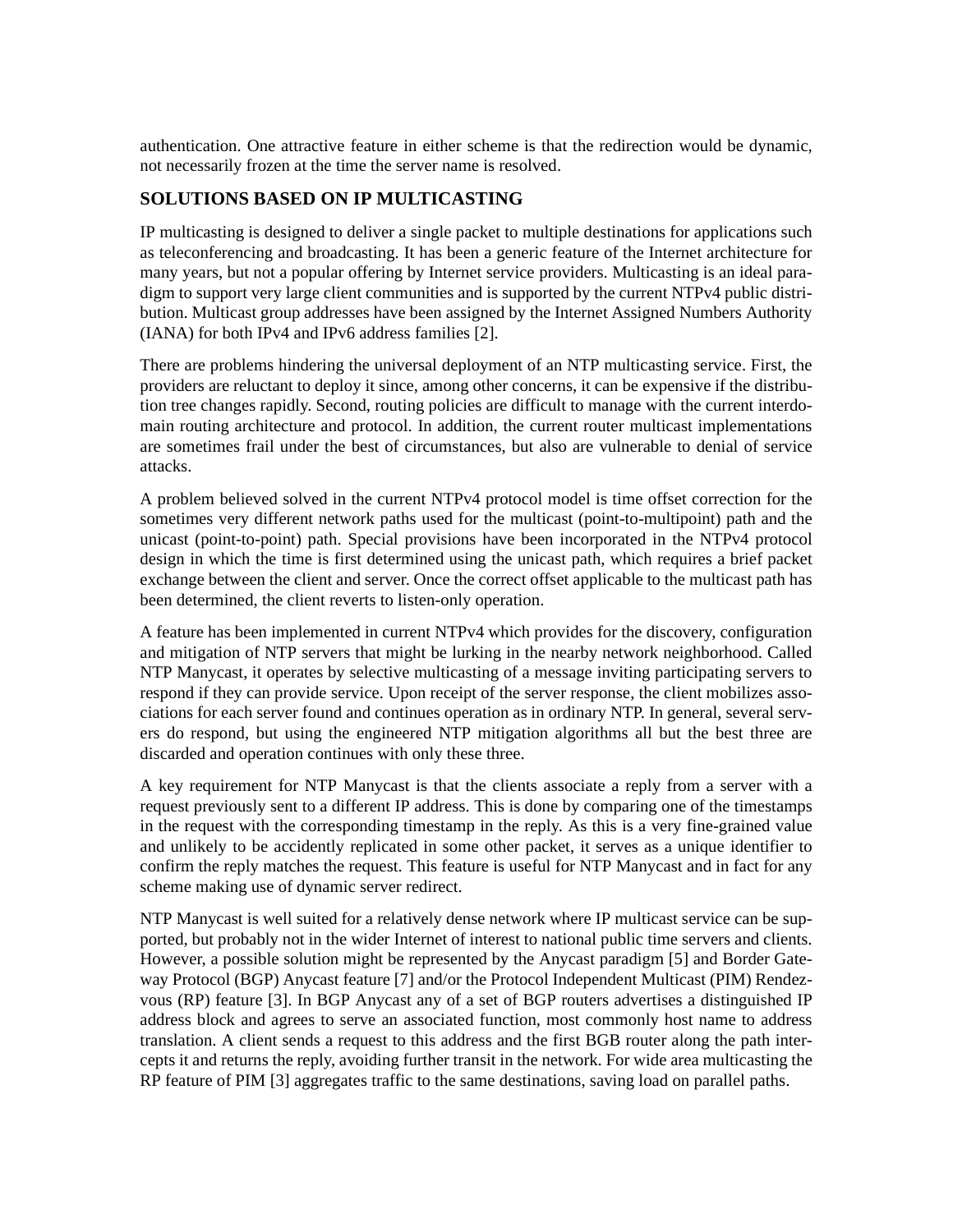A solution based on BGP Anycast has been suggested for Wisconsin and other locations near traffic confluences. It is designed to deflect NTP traffic at the border gateways to one or another locally connected NTP servers. With Anycast routing, multiple border gateways intercept traffic to a designated destination IP address and use a load sharing scheme similar to USNO and NIST to distribute packets over the available NTP servers. While this would work without multicast, the BGP Anycast scheme would allow the border gateways as a system to intercept traffic nearer the clients and spread the load over multiple servers.

# **SOLUTIONS BASED ON ACTIVE ACCESS LISTS**

A mechanism long used to protect against unauthorized access is the access control list (ACL). The ACL contains a list of accepted IP addresses (whitelist) and/or denied addresses (blacklist), possibly including modifier conditions. ACL features have been included in the NTP public distributions for many years and have been used to control access for time services and monitoring services. While the ACL provisions are quite useful if only a small number of clients are to be included or excluded, the problem for a busy public server is how to construct the ACL dynamically. A scheme to do this might be as follows.

Usually, and especially for the USNO clients, clients can be distinguished by domain, as determined by a reverse-DNS query that returns the fully qualified domain name given the IP address. For instance, should the USNO servers be restricted to only military clients, only those with domain names ending in MIL would be accepted and added to the whitelist, while others would be added to the blacklist. The relatively expensive reverse-DNS query then needs to be done only once.

Schemes like this are relatively easy to implement, but can cause significant increases in memory and processor resource requirements. As said in the abstract, a better approach may be to find the elephants and shoot them. This approach is discussed in following sections.

## **PROACTIVE DEFENSE: THE KISS-O'-DEATH SCHEME**

NTP client configurations tend to last awhile, some even persisting long after the server has ceased operation, moved or been replaced by something unresponsive to NTP clients. Such situations can and have gone on for years with little hope of contacting the responsible person and have the client shut down. A means is needed to advise the client on the occasion of a fatal error, either due to cryptographic mismatch, excessive zeal or other nonrecoverable situation.

Current and previous NTP versions include an error message used with symmetric key cryptography and called the crypto-NAK. It advises the client that cryptographic authentication has failed due to an incorrect or nonexistent key. Upon receiving a crypto-NAK the client is expected to cease operation and send a message to the system log. While this was useful in such a narrow scope, a generalized error message facility was needed. The solution was to take advantage of certain packet fields that were not used when the server clock was not synchronized. Because the first use of this message was to tell the client to stop transmitting, it is called the kiss-o'-death (KoD) packet and the message code it contains is called the kiss code. There are about a dozen kiss codes now in use, some notifying error, some requesting rate reduction and some requesting outright stop.

At the present time the KoD has been implemented only in the public software distribution and not yet in the various SNTP clients that might heed it. However, the SNTP specification document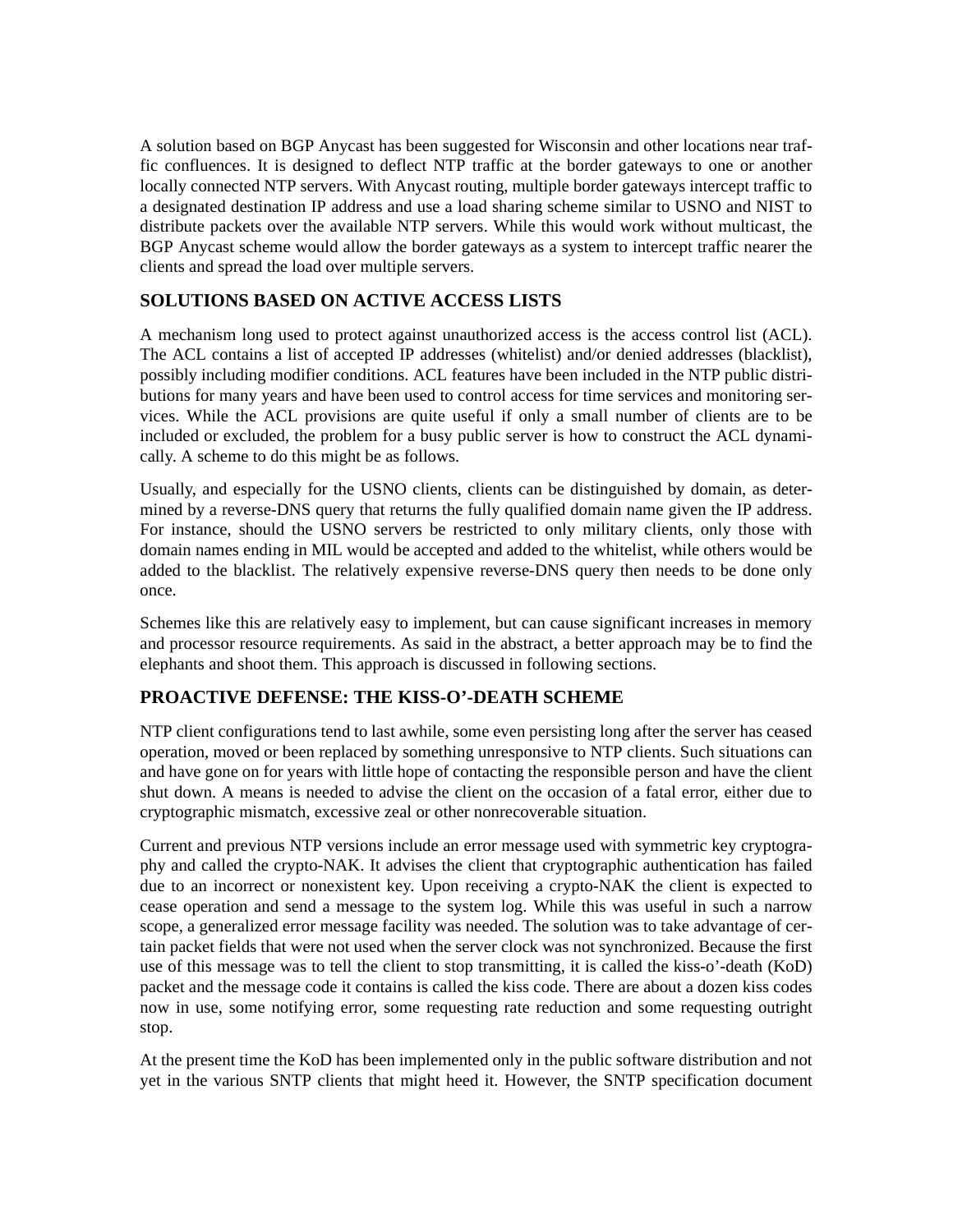now on the standards track makes strong recommendations for its use as well as strong recommendations on best practices in related traffic management areas. Now the KoD is probably best used to signal permanent failure conditions, like authentication failure and access violation. The KoD itself is not without hazard. A determined clogger could create the same overload as if the server responded in the ordinary way. For this reason the KoD packet rate is limited to a safe value and the excess thrown away.

If the NTPv4 server is so configured, it keeps the KoD address of an offending client indefinitely and discards all further packets from that client. Upon receiving a KoD, the client is expected to cease operation or moderate the rate, depending on the kiss code. Upon receiving a STOP kiss code, the client disables the server association and sends a message to the system log. The error message code is revealed to monitoring and logging means as well. While the client is free to ignore the KoD, of course, the standards documentation and current specification give strong advice that future NTP client implementations must respect the KoD.

## **SHOOTING THE ELEPHANTS: THE CALL-GAP SCHEME**

It would seem a good defense against clogging attacks would be simply to discard packets and (possibly) to send a KoD packet. For a datagram protocol like NTP, this is the only way to protect the network from overload. The problem is that defective clients might try even harder if their packets are not answered, which did in fact happen in the Wisconsin incident. Telephone companies have long employed a scheme called call-gap designed to handle gross overloads due to a disaster or popular concert ticket opportunity. It's rather like a rotating power blackout where dial tone is withheld for varying periods for varying pools of customers. While it might not be possible in principle to throttle a determined clogger, it might be possible to withhold service, by dropping packets. The expectation is that a properly designed client might conclude that, if there is no reply to the request, the server is telling it to slow down or shut up. Coupled with a KoD that works, this approach might be an effective clogging defense.

Drawing from this example, a call-gap feature has been implemented in NTPv4. It operates by measuring the interval between packets for each recent client and dropping (gapping) requests if the interval is too small. It operates as follows:

- 1. If a packet arrives less than two seconds after the previous packet it is dropped and a KoD sent if configured.
- 2. If the exponentially averaged interval between packets is less than five seconds, succeeding packets are dropped and a KoD sent if configured.

The NTPv4 scheme is used at USNO; NIST uses a slightly different scheme, but the differences are not significant.

Experience with the call-gap scheme is mixed. Currently, about 6.5 percent of the packets arriving at USNO are gapped, while only 0.1 percent arriving at NIST are gapped. Judging from the data reported in this paper, these schemes are quite good at finding elephants to shoot, but more needs to be done to effectively aim the gun.

It was noted for both USNO and NIST that the load balancer distributes arriving packets randomly to the three servers. To be more precise, the packets are delivered round-robin fashion; however, at aggregate arrival rates in the thousands of PPS and the arrival rates for even the most ornery clients